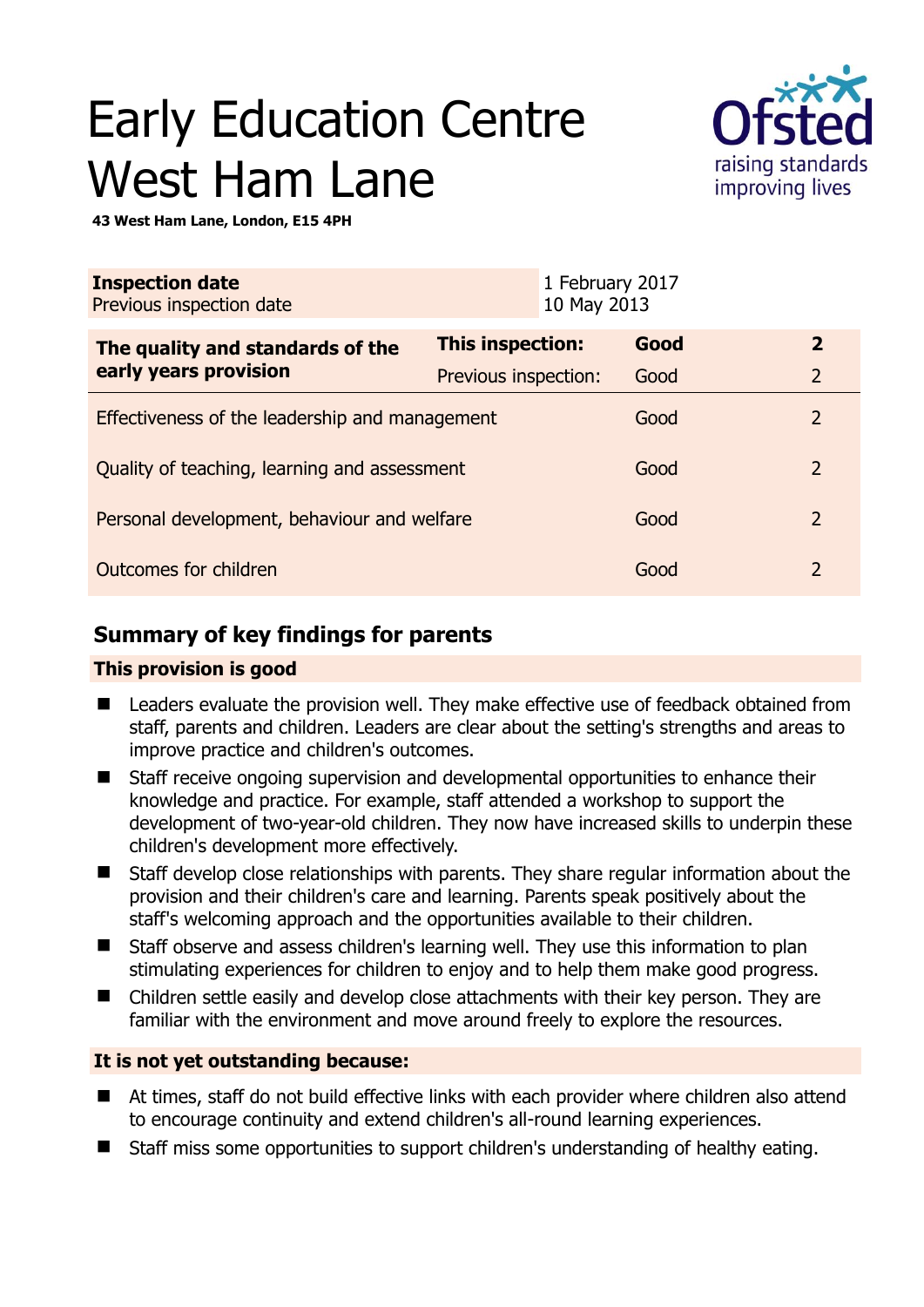## **What the setting needs to do to improve further**

#### **To further improve the quality of the early years provision the provider should:**

- develop partnerships with each provider where children also attend to provide a shared approach to strengthening children's learning experiences
- increase opportunities for older children to expand their understanding of healthy eating to support their good health more effectively.

#### **Inspection activities**

- The inspector observed the quality of teaching in the playrooms and the outdoor play area, and looked at some of the children's assessment records and planning documentation.
- $\blacksquare$  The inspector held discussions with the manager throughout the day.
- The inspector held discussions with staff about their roles and assessed their understanding of meeting the requirements of the early years foundation stage.
- The inspector took account of children's and parents' views during the inspection.
- The inspector conducted a joint observation with the manager.

#### **Inspector**

Martina Mullings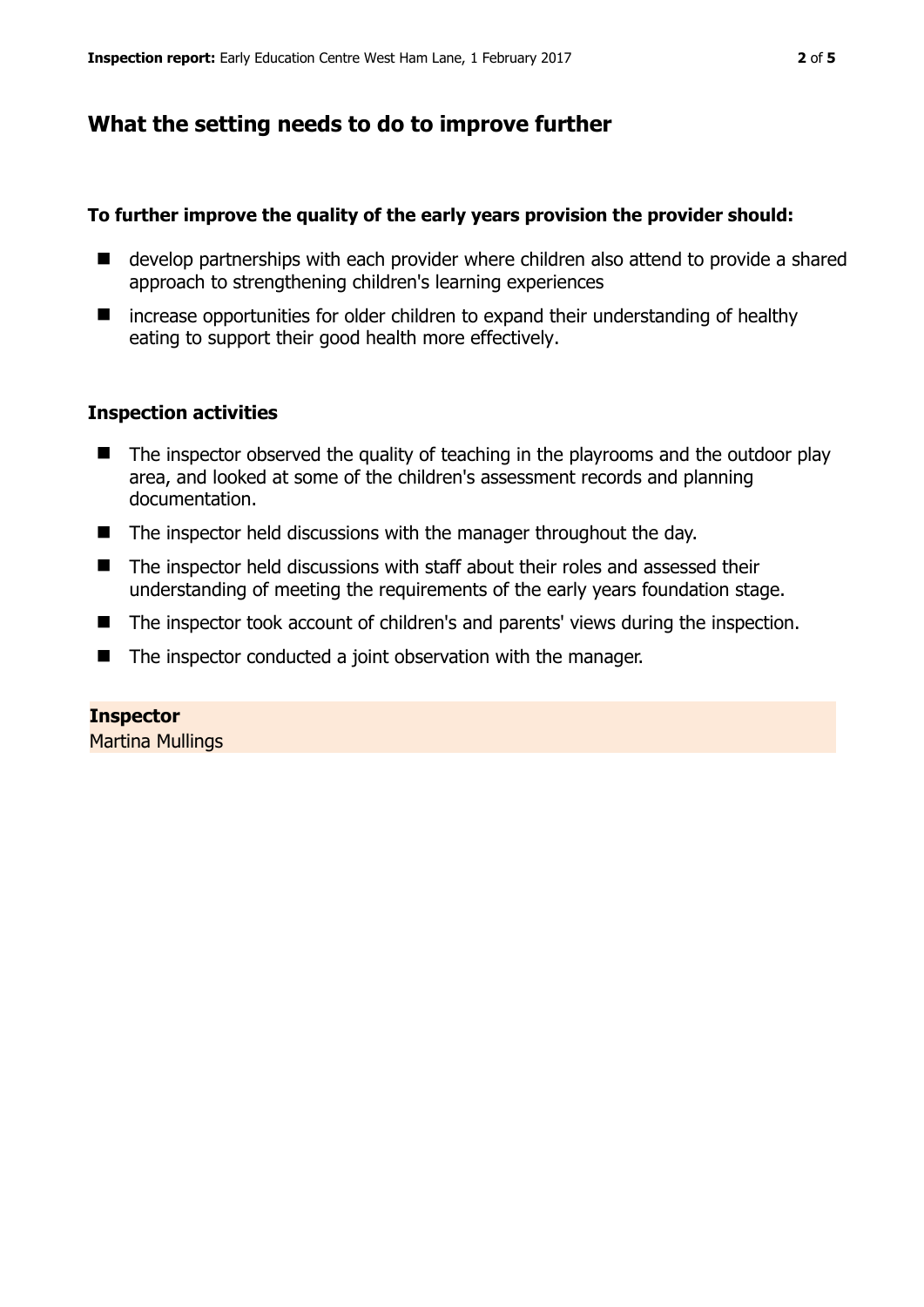## **Inspection findings**

#### **Effectiveness of the leadership and management is good**

Safeguarding is effective. Leaders ensure staff have a secure understanding of their role to safeguard children and they know the procedures to report concerns about a child's welfare. Leaders complete thorough recruitment and vetting processes to ensure staff are suitable to work with children. Staff work together to implement the setting's routines, policies and procedures effectively. They complete thorough health and safety checks of the premises to ensure children play in a secure environment. Staff monitor children's progress well. They identify where individual children have gaps in their development and plan effectively to help them to make the best progress. For example, they have increased opportunities for all children to practise their early writing skills.

#### **Quality of teaching, learning and assessment is good**

Staff know children's interests and needs well. They provide a wide range of resources for children to explore and develop their skills. For example, children use craft and sensory materials to develop their creative and imaginary skills. Staff interact with children well, which helps to support their communication skills effectively. For example, staff ask children questions to encourage them to speak and listen. Staff provide exciting and challenging outdoor opportunities for children to develop their physical skills. For example, they enjoy using the climbing frame, completing an obstacle course, playing in the mud kitchen and visits to the local park. Children develop their mathematical understanding and early literacy skills effectively. For example, they learn how to recognise shapes and enjoy taking books home to read with their families.

#### **Personal development, behaviour and welfare are good**

Children are happy and develop close friendships with other children. They play well together and learn to share and take turns. Staff provide many opportunities for children to develop their independence and confidence. For example, children choose their play, wash their hands and put on their coats. They also help with small tasks, such as tidying up. Staff encourage children's positive behaviour effectively. They set clear boundaries and use praise and rewards to help children recognise when they do well. Staff plan activities for children to learn about different people and the wider world, such as a celebration of Chinese New Year through creative play. Staff teach children how to manage and take responsible risks to keep themselves safe effectively.

#### **Outcomes for children are good**

Children are motivated to learn and develop important skills in preparation for future learning. For example, they learn to count and listen to stories. Older children readily initiate conversations and express themselves well. Younger children learn to feed themselves and drink from cups. They develop good balance, mobility and coordination.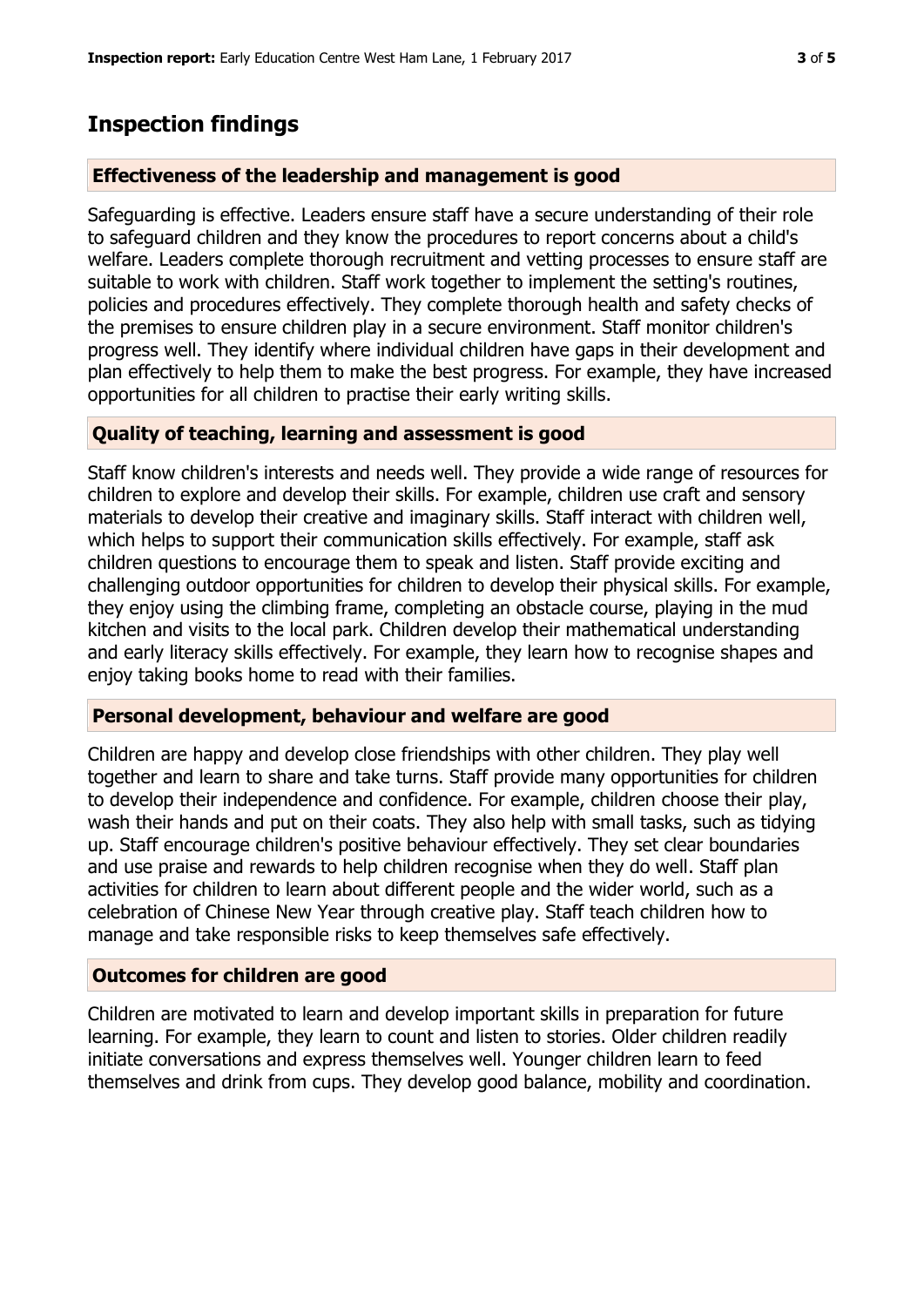# **Setting details**

| Unique reference number                             | EY454069                                               |  |
|-----------------------------------------------------|--------------------------------------------------------|--|
| <b>Local authority</b>                              | <b>Newham</b>                                          |  |
| <b>Inspection number</b>                            | 1063075                                                |  |
| <b>Type of provision</b>                            | Full-time provision                                    |  |
| Day care type                                       | Childcare - Non-Domestic                               |  |
| <b>Registers</b>                                    | Early Years Register, Compulsory Childcare<br>Register |  |
| Age range of children                               | $0 - 4$                                                |  |
| <b>Total number of places</b>                       | 14                                                     |  |
| Number of children on roll                          | 25                                                     |  |
| Name of registered person                           | Newham Training And Education Centre                   |  |
| <b>Registered person unique</b><br>reference number | RP902290                                               |  |
| Date of previous inspection                         | 10 May 2013                                            |  |
| <b>Telephone number</b>                             | 0208 5195843                                           |  |

Early Education Centre West Ham Lane registered in 2012. It is operated by the Newham Training and Education Centre. It is situated in Stratford, within the London Borough of Newham. The nursery is open each weekday from 8.30am to 6pm, for parents attending adult educational classes within the centre or other educational venues within the borough. The nursery receives funding to provide free early education for children aged two, three and four years. The provider employs four staff, two of whom hold early years qualifications at level 6 and two hold early years qualifications at level 3.

This inspection was carried out by Ofsted under sections 49 and 50 of the Childcare Act 2006 on the quality and standards of provision that is registered on the Early Years Register. The registered person must ensure that this provision complies with the statutory framework for children's learning, development and care, known as the early years foundation stage.

Any complaints about the inspection or the report should be made following the procedures set out in the guidance 'Complaints procedure: raising concerns and making complaints about Ofsted', which is available from Ofsted's website: www.gov.uk/government/organisations/ofsted. If you would like Ofsted to send you a copy of the guidance, please telephone 0300 123 4234, or email enquiries@ofsted.gov.uk.